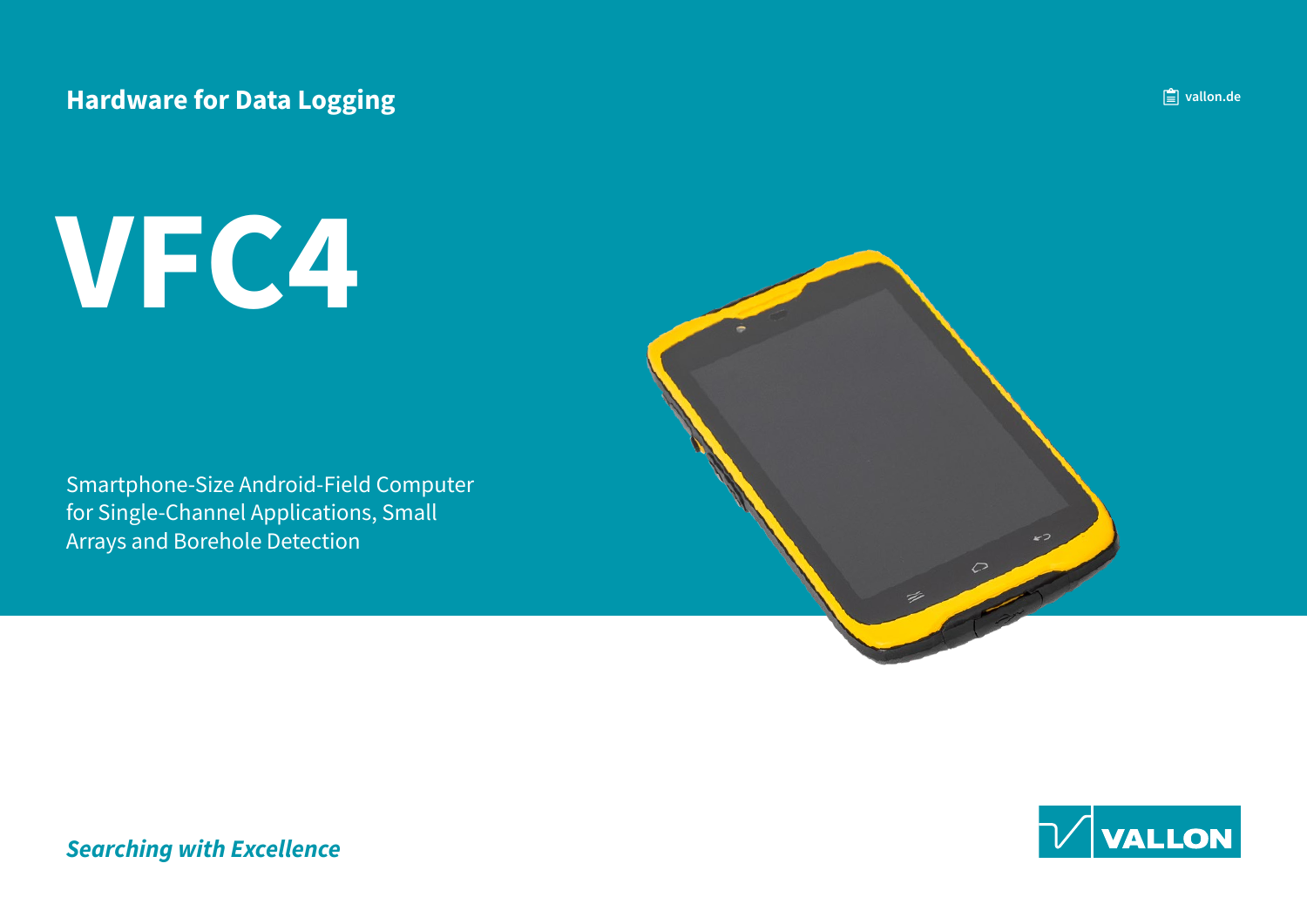## **VFC4 – Small Field Computer for EVA4mobile<sup>®</sup>**

Smartphone-Size Android-Field Computer for Single-Channel Applications, Small Arrays and Borehole Detection

The VFC4 field computer combines efficient hardware with a rugged design. It can be secured either directly on the VX1 single-channel magnetometer or comfortably on the wrist for borehole detection.

Also the occasional operation with small multi-channel systems can be simply accomplished by mounting to the support structure. The necessary holders for this are included in the delivery. The reduced magnetic signature of the VFC4 minimizes influence on probes mounted nearby. The VFC4 is particularly suited for use with the data logging app EVA 4mobile<sup>®</sup>.

#### **TECHNICAL DATA**

Operating system Android OS 6.0 "Marshmallow", CPU 1.2 GHz Oualcomm™, Memory 2 GB RAM, Flash-memory 8 GB, Additional memory 1 x micro SDHC™ 64GB (pre-installed). Bluetooth 4.0 (LE), Wi-Fi IEEE 802.11  $b/g/n$ , Screen 5,3 inch, Resolution 1280 x 720 pixel. Waterproof IP67, Dimensions 164 x 82 x 14,6 mm, Weight 287 g, Battery 3100 mAh

#### **SCOPE OF DELIVERY**

Field computer VFC4, hard case, holder armbelt, holder for VX1, holder for small arrays, memory stick. USB cable adapt. micro B for plug A socket. USB charger (car), operation manual

- ◆ Powerful 5.3-inch field computer for processing of large data volumes
- ◆ Optimized for use with VALLON single-channel and small multi-channel systems
- ◆ Reduced magnetic signature for minimized impact on magnetometer
- ◆ Rugged with protection class IP67
- Mounting kit for simple use with **VALLON** detectors